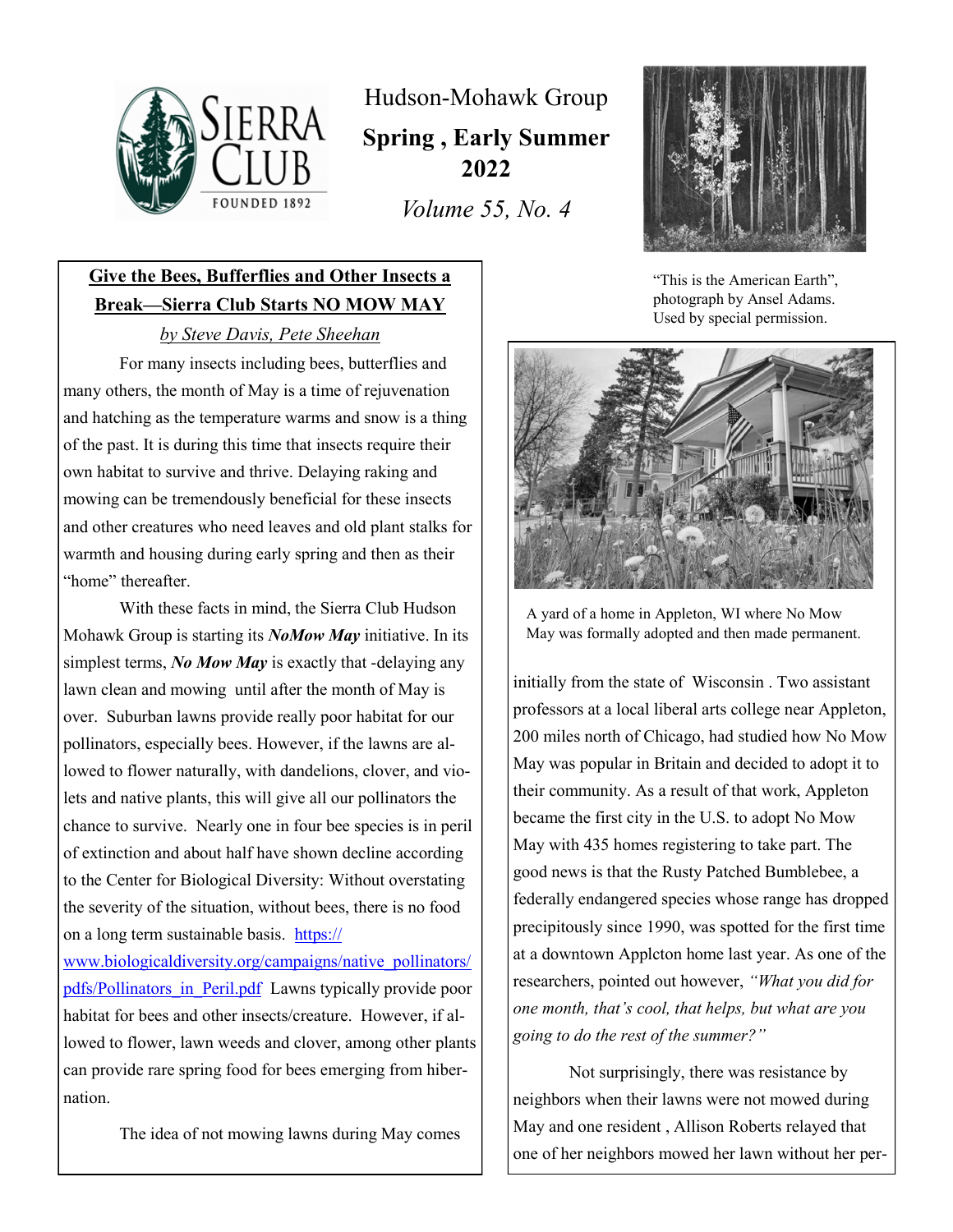mission when she participated in No Mow before the City Council had adopted it. As the homeowner explained, "I'm not doing it to make anybody mad, I'm doing it because I have the right to and because it's the right thing to do. Although it is too late for this May to get regulations passed in Capital District (and beyond we cover 14 counties) we will begin planning in the fall of this year to get this adopted and get residents signed up to actively participate.

## **Update on Northern Watersheds Committee**

The Hudson Mohawk group established a Northern Watersheds committee to extend Sierra Club activities to the five far Northern counties of Franklin, St. Lawrence, Essex, Clinton and Hamilton. They are involved with clean water issues and are representing the club on several state watershed revitalization committees. The committee is looking for volunteers to help with a variety of activities including social media, monitoring of local planning efforts, clean water monitoring, accounting and PFOS testing. Also, they are seeking people who can help with membership, outreach and organizing outings.

The state has organized a network of Watershed Revitalization plans for all the major state watersheds, and each has a local organization to oversees it. These local organizations become very involved with a wide variety of projects that involve all aspects of water and soil health from replacing culverts to proposing new wastewater plants. Presently there is little to no formal Sierra Club representation on these organizations. We currently seek volunteers to be involved in the Lake Champlain, Upper Hudson and St Lawrence watershed organizations.

The Northern Watersheds Committee also helps other Sierra Club groups statewide learn about their own local watershed organizations and has a list of all the state watershed plans and their oversight groups. Watershed revitalization plans are typically very comprehensive can run over 500 pages and analyze all the myriad

threats to all major rivers and lakes within the watershed along with recommendations for how to deal with them. Industrial agriculture, CAFOs, wastewater and stormwater deficiencies, failing septics, increased erosion, industrial pollution, acid rain, invasives and a dozen other things have impaired perhaps 50% of NY's lakes and waters. The increased frequency of torrential rains and increased agricultural runoff require the environmental community to increase our involvement with clean water issues at the actual, hands-on working level. The Northern Watershed Committee's Chair is Jim Britell, and their web site is at https:// www.sierraclubhmnw.org

## **Deforestation –Free Buying: New York State Legislation Needed**

There is a bill in the New York State Legislature referred to as the New York Deforestation-Free Procurement Act that would direct purchases by New York State away from products that further the deforestation, particularly across tropical and boreal forests. This a very important market force change needed in New York State and across the world to change buying habits that harm these natural critical carbon sinks that help slow global warning. Tropical and boreal forests provide invaluable and irreplaceable ecosystem services including the cooling of the planet, filtering water and are home to countless number of insect and animal species, some of which are dangerously close to extinction. It's important to point out also that these forests are home to Indigenous people who have been solid stewards of the land for hundreds of years.

The sad truth is that these forests are being destroyed at the rate of approximately 40 football fields every minute. A significant but not well-known example of this is Charmin toilet paper which is responsible for the destruction of Canadian boreal forests at an alarming rate. Read about this at: https://www.nrdc.org/experts/ shelley-vinyard/tragedy-toilet-paper-and-why-charminmust-change This and other industrial practices are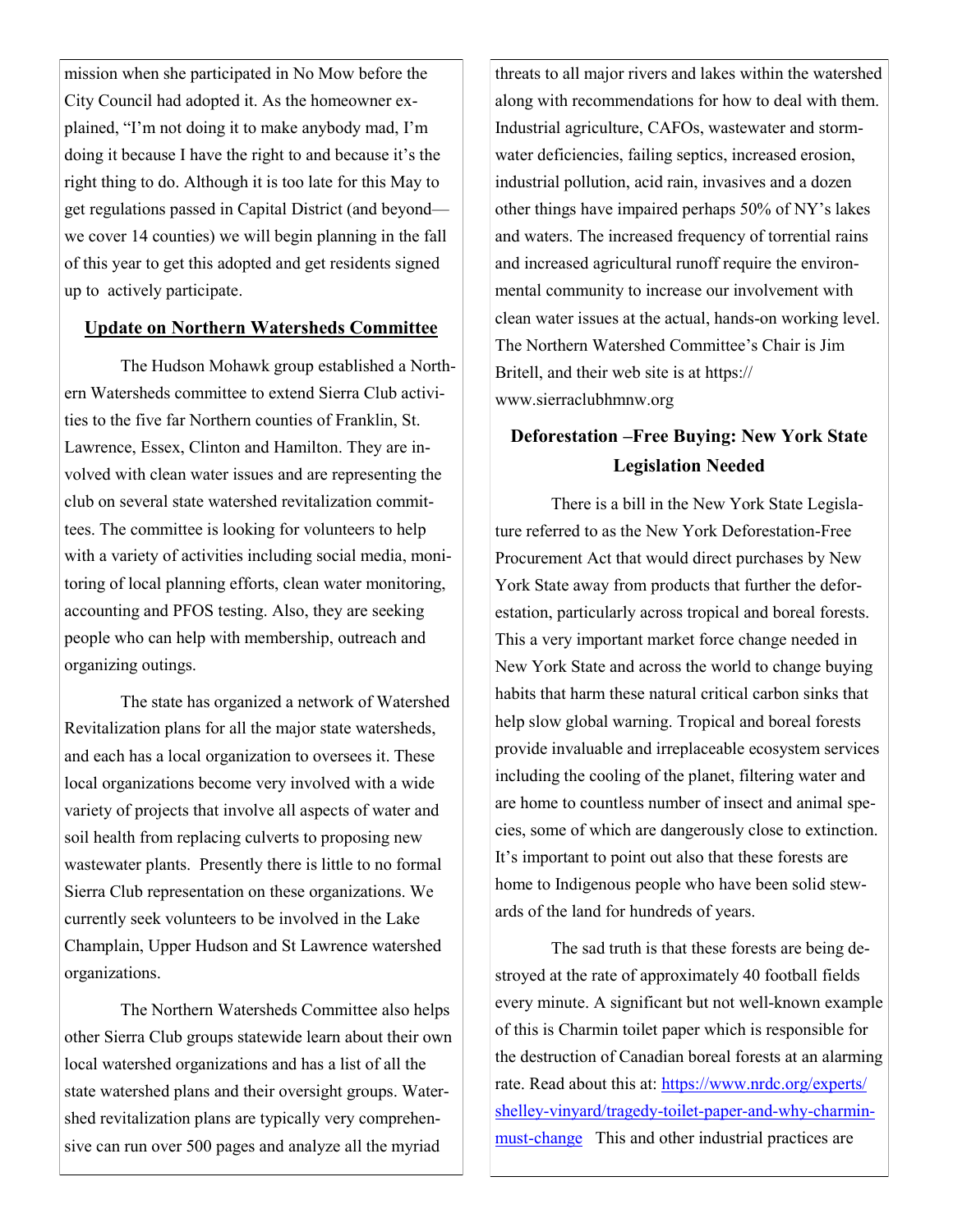what the legislation is designed to stop, insofar as New York state purchases (led by the Office of General Services) and other State agencies. Deforestation occurs to to supply many other products Americans use including palm oil, soy, cattle, lumber and other paper products. Included in this mix of harmful outcomes of clearing tropical and boreal forests is the violence that unscrupulous companies use to force their way in to these forests, clear cut and extract lumber and in some cases use forced migration to remove rightful land owners such as those removed as the Southern U.S. border.

The Deforestation-Free Procurement Act is sponsored by NYS Senator Liz Kruger, a Democrat from Manhattan and Democratic Assembly Member Kenneth Zebrowski. Please contact your respective representatives to support this bill and contact Governor Hochul to ask for her support as well.



The remains of a clearcut boreal forest in Canada after extraction for lumber used in paper products.

## **CLCPA Updates**

In 2019 the New York State Legislature passed the Climate Leadership and Community Protection Act (CLCPA), which requires New York to reduce greenhouse gas emissions by 40% by 2030, and by 85% by 2050, from 1990 levels, with the goal of contributing to the global effort to arrest global warming and the destructive climate disruption which we are beginning to witness. The law also created a Climate Action Council which is charged with developing a scoping plan for reaching those climate goals.

The Climate Action Council released the 800-page, very comprehensive Draft Scoping Plan in December 2021, and held 11 public hearings around the State, in April and May, to solicit public comment and input on the Scoping Plan. The Scoping Plan can be found at: https:// climate.ny.gov/Our-Climate-Act/Draft-Scoping-Plan. The comment deadline is June 10, 2022.

At the April 14 hearing in Albany, the Sierra Club Atlantic Chapter submitted brief oral testimony, and will submit extensive written comments before the deadline. There were more than 100 people registered to speak at the Albany hearing, the 4th hearing in the series. The entire Climate Action Council was present at the hearing, listening attentively. About half way through the hearing, one of the Council members, DEC Commissioner Basil Segos, commented that the hearing was the "most civil and polite" of the all the hearings so far. There apparently are very heated opinions about the subject (no pun intended). Highlights of the Sierra Club testimony:

**\*** Supports Scenario 3 of the Draft Scoping Plan: Accelerated Electrification + limited combustion of alternative fuels; **\*** Supports complete transition to a clean energy economy by 2050, with a zero-emissions electric grid by 2040 .and a clear, detailed roadmap getting to a fully electrified transportation sector; **\*** The scoping plan must have stricter restrictions on gas use across all sectors, and a clear moratorium on new fossil fuel plants, clear deadlines for phasing out dirty energy, and for procuring renewables, and a 2024 mandate for all-electric new building construction.; **\*** The CAC should also set clear regulations prohibiting the expansion of proof-of-work cryptocurrency mines - especially attached to fossil fuel plants.

Of particular interest, the first speaker at the hearing was Dr. James Hansen, the renowned NASA scientist, now a professor at the Columbia University Department of Earth and Environmental Science, who in the 1980s was one of the first scientists to sound the alarm on the burgeoning calamity of global warming. Hansen, who has long advocated for carbon free renewable energy, stated